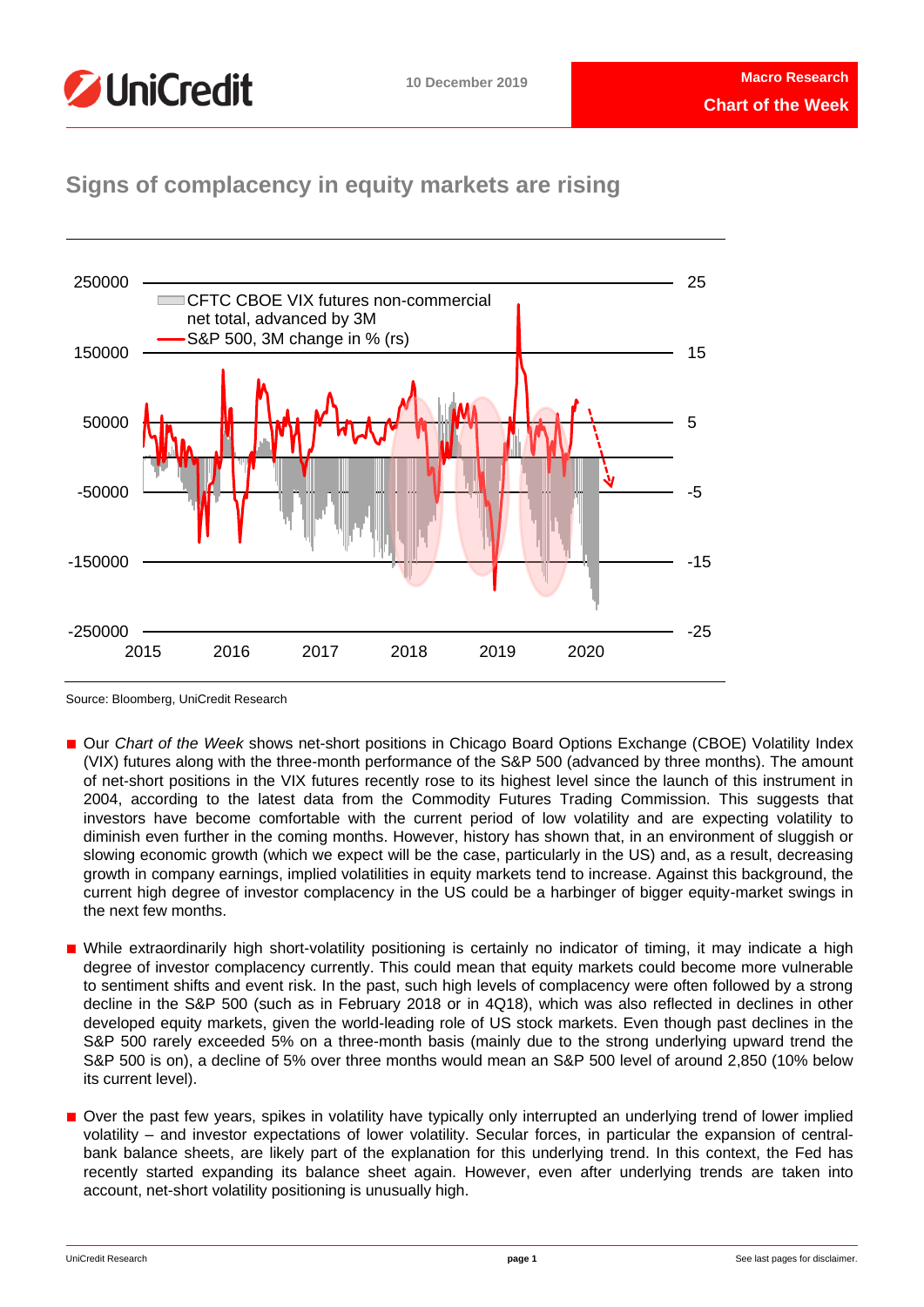



■ In the short term, with the Fed likely to remain on hold tomorrow, risk-off sentiment could prevail if the US and China do not reach a trade deal and the planned tariffs are implemented on 15 December. Beyond this, in our view, global growth is set to weaken further in 2020, as the US economy is likely to enter a downturn. For this reason, we expect company earnings growth to continue to decline. Consensus expectations project that S&P 500 company earnings will increase by almost 10% in 2020. Based on our economic forecasts, we think such growth rates are exaggerated. In combination with stretched valuations, we see an increasing likelihood of an equity-market correction occurring.

**Christian Stocker, CEFA**, Lead Equity Sector Strategist (UniCredit Bank, Munich) +49 89 378 18603 [christian.stocker@unicredit.de](mailto:christian.stocker@unicredit.de)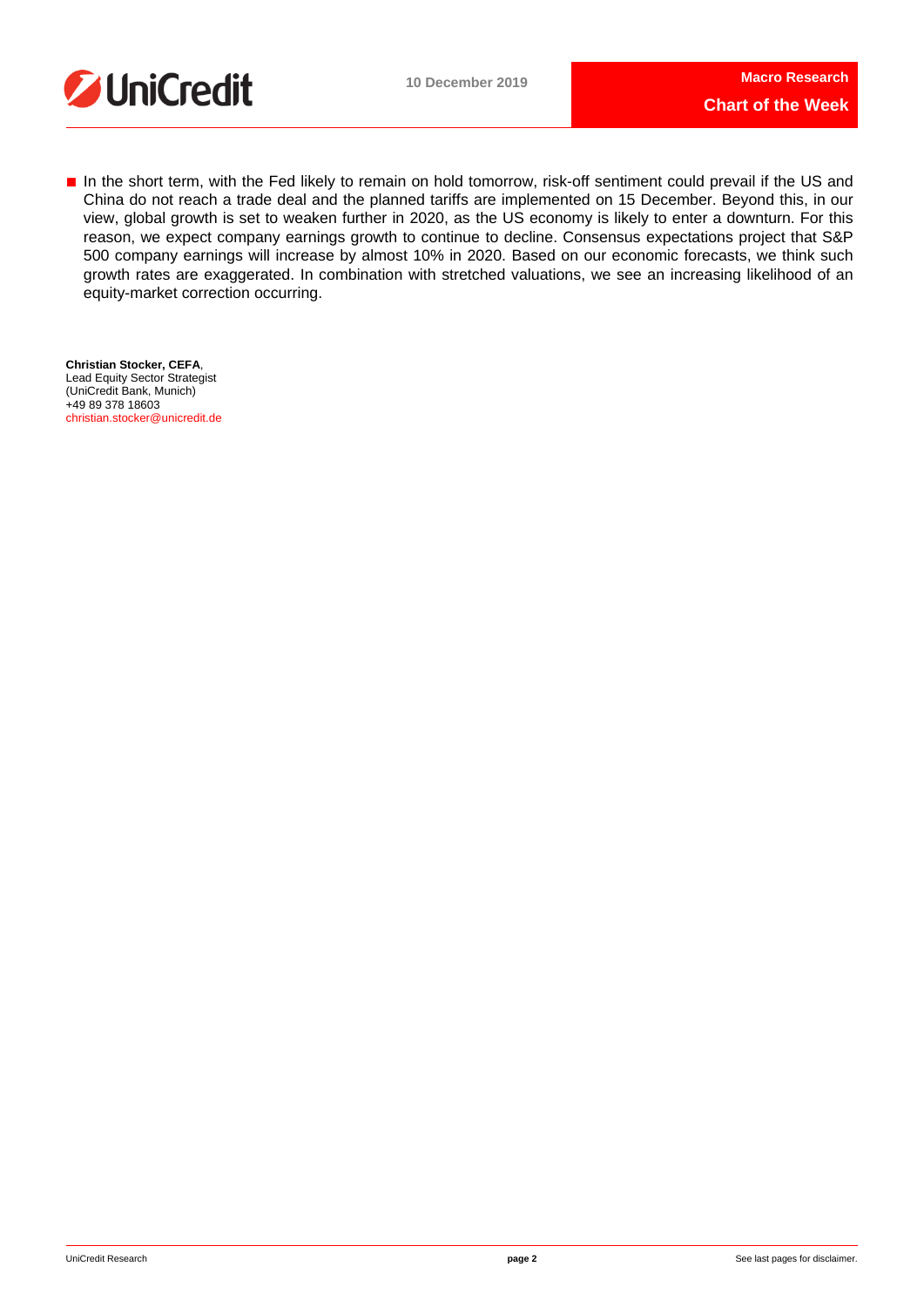

# **Legal Notices**

## **Glossary**

A comprehensive glossary for many of the terms used in the report is available on our website: [link](https://www.unicreditresearch.eu/index.php?id=glossary)

### **Disclaimer**

Our recommendations are based on information obtained from or are based upon public information sources that we consider to be reliable, but for the completeness and<br>accuracy of which we assume no liability. All informatio analysts as of the date of the issue unless stated otherwise. We reserve the right to modify the views expressed herein at any time without notice. Moreover, we reserve the right not to update this information or to discontinue it altogether without notice. This report may contain links to websites of third parties, the content of which is not controlled by<br>UniCredit Bank. No liability is ass

This report is for information purposes only and (i) does not constitute or form part of any offer for sale or subscription of or solicitation of any offer to buy or subscribe for any<br>financial, money market or investment for any financial, money market or investment instrument or any security nor (iii) as marketing material within the meaning of applicable prospectus law . The investment possibilities discussed in this report may not be suitable for certain investors depending on their specific investment objectives and time horizon or in the context of their overall<br>financial situation. The investments di adverse effect on the value of investments. Furthermore, past performance is not necessarily indicative of future results. In particular, the risks associated with an investment in the financial, money market or investment instrument or security under discussion are not explained in their entirety.

This information is given without any warranty on an "as is" basis and should not be regarded as a substitute for obtaining individual advice. Investors must make their own determination of the appropriateness of an investment in any instruments referred to herein based on the merits and risks involved, their own investment strategy and their legal, fiscal and financial position. As this document does not qualify as an investment recommendation or as a direct investment recommendation, neither this document nor any part of it shall form the basis of, or be relied on in connection with or act as an inducement to enter into, any contract or commitment whatsoever. Investors are urged to contact their bank's investment advisor for individual explanations and advice.

Neither UniCredit Bank AG, UniCredit Bank AG London Branch, UniCredit Bank AG Milan Branch, UniCredit Bank AG Vienna Branch, UniCredit Bank Austria AG, UniCredit Bulbank, Zagrebačka banka d.d., UniCredit Bank Czech Republic and Slovakia, ZAO UniCredit Bank Russia, UniCredit Bank Czech Republic and Slovakia Slovakia Branch,<br>UniCredit Bank Romania, UniCredit Bank AG New York Branch n (in negligence or otherwise) for any loss howsoever arising from any use of this document or its contents or otherwise arising in connection therewith.

This report is being distributed by electronic and ordinary mail to professional investors, who are expected to make their own investment decisions without undue reliance on this publication, and may not be redistributed, reproduced or published in whole or in part for any purpose.

This report was completed and first published on 10 December 2019 at 16:13.

### **Responsibility for the content of this publication lies with:**

#### **UniCredit Group and its subsidiaries are subject to regulation by the European Central Bank**

a) UniCredit Bank AG (UniCredit Bank, Munich or Frankfurt), Arabellastraße 12, 81925 Munich, Germany, (also responsible for the distribution pursuant to §34b WpHG). Regulatory authority: "BaFin" – Bundesanstalt für Finanzdienstleistungsaufsicht, Marie-Curie-Str. 24-28, 60439 Frankfurt, Germany.

b) UniCredit Bank AG London Branch (UniCredit Bank, London), Moor House, 120 London Wall, London EC2Y 5ET, United Kingdom. Regulatory authority: "BaFin" –<br>Bundesanstalt für Finanzdienstleistungsaufsicht, Marie-Curie-Str. 2 Endeavour Square, London E20 1JN, United Kingdom and Prudential Regulation Authority 20 Moorgate, London, EC2R 6DA, United Kingdom. Further details regarding our regulatory status are available on request.

c) UniCredit Bank AG Milan Branch (UniCredit Bank, Milan), Piazza Gae Aulenti, 4 - Torre C, 20154 Milan, Italy, duly authorized by the Bank of Italy to provide investment services. Regulatory authority: "Bank of Italy", Via Nazionale 91, 00184 Roma, Italy and Bundesanstalt für Finanzdienstleistungsaufsicht, Marie-Curie-Str. 24-28, 60439 Frankfurt, Germany.

d) UniCredit Bank AG Vienna Branch (UniCredit Bank, Vienna), Rothschildplatz 1, 1020 Vienna, Austria. Regulatory authority: Finanzmarktaufsichtsbehörde (FMA), Otto-Wagner-Platz 5, 1090 Vienna, Austria and subject to limited regulation by the "BaFin" – Bundesanstalt für Finanzdienstleistungsaufsicht, Marie-Curie-Str. 24-28, 60439<br>Frankfurt, Germany. Details about the extent of our reg

e) UniCredit Bank Austria AG (Bank Austria), Rothschildplatz 1, 1020 Vienna, Austria. Regulatory authority: Finanzmarktaufsichtsbehörde (FMA), Otto-Wagner-Platz 5, 1090 Vienna, Austria

f) UniCredit Bulbank, Sveta Nedelya Sq. 7, BG-1000 Sofia, Bulgaria. Regulatory authority: Financial Supervision Commission (FSC), 16 Budapeshta str., 1000 Sofia, Bulgaria g) Zagrebačka banka d.d., Trg bana Josipa Jelačića 10, HR-10000 Zagreb, Croatia. Regulatory authority: Croatian Agency for Supervision of Financial Services, Franje Račkoga 6, 10000 Zagreb, Croatia

h) UniCredit Bank Czech Republic and Slovakia, Želetavská 1525/1, 140 92 Praga 4, Czech Republic. Regulatory authority: CNB Czech National Bank, Na Příkopě 28, 115 03 Praga 1, Czech Republic

i) ZAO UniCredit Bank Russia (UniCredit Russia), Prechistenskaya nab. 9, RF-119034 Moscow, Russia. Regulatory authority: Federal Service on Financial Markets, 9 Leninsky prospekt, Moscow 119991, Russia

j) UniCredit Bank Czech Republic and Slovakia, Slovakia Branch, Šancova 1/A, SK-813 33 Bratislava, Slovakia. Regulatory authority: CNB Czech National Bank, Na Příkopě 28, 115 03 Praha 1, Czech Republic and subject to limited regulation by the National Bank of Slovakia, Imricha Karvaša 1, 813 25 Bratislava, Slovakia. Regulatory authority: National Bank of Slovakia, Imricha Karvaša 1, 813 25 Bratislava, Slovakia

k) UniCredit Bank Romania, Bucharest 1F Expozitiei Boulevard, 012101 Bucharest 1, Romania. Regulatory authority: National Bank of Romania, 25 Lipscani Street, 030031, 3rd District, Bucharest, Romania

l) UniCredit Bank AG New York Branch (UniCredit Bank, New York), 150 East 42nd Street, New York, NY 10017. Regulatory authority: "BaFin" – Bundesanstalt für Finanzdienstleistungsaufsicht, Marie-Curie-Str. 24-28, 60439 Frankfurt, Germany and New York State Department of Financial Services, One State Street, New York, NY 10004-1511 Further details regarding our regulatory status are available on request.

#### **ANALYST DECLARATION**

The analyst's remuneration has not been, and will not be, geared to the recommendations or views expressed in this report, neither directly nor indirectly.

All of the views expressed accurately reflect the analyst's views, which have not been influenced by considerations of UniCredit Bank's business or client relationships.

#### **POTENTIAL CONFLICTS OF INTERESTS**

You will find a list of keys for company specific regulatory disclosures on our website https://www.unicreditresearch.eu/index.php?id=disclaimer

#### **RECOMMENDATIONS, RATINGS AND EVALUATION METHODOLOGY**

You will find the history of rating regarding recommendation changes as well as an overview of the breakdown in absolute and relative terms of our investment ratings, and a note on the evaluation basis for interest-bearing evaluation basis for interest-bearing securities on our website https://www.unicreditresearch.eurindex.php?id= **ADDITIONAL REQUIRED DISCLOSURES UNDER THE LAWS AND REGULATIONS OF JURISDICTIONS INDICATED**

You will find a list of further additional required disclosures under the laws and requlations of the jurisdictions indicated on our website

[https://www.unicreditresearch.eu/index.php?id=disclaimer.](https://www.unicreditresearch.eu/index.php?id=disclaimer) 

E 19/3